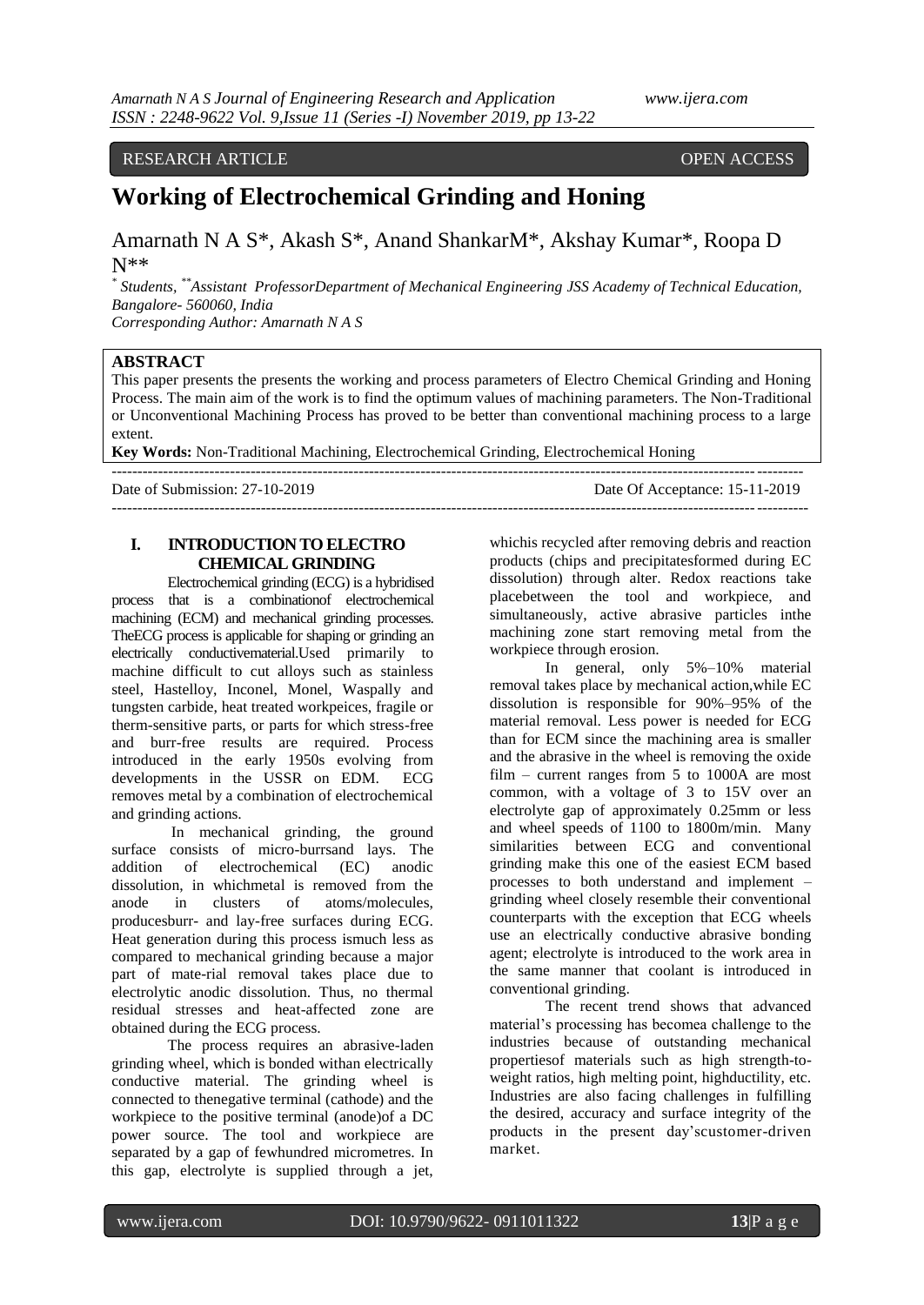

#### **Major components of the system:**

- Electrolyte delivery and circulating system
- Electrolyte
- DC power supply
- Grinding wheel
- Work piece

## **Electrolyte delivery and circulating system:**

- The electrodes are not totally immersed, yet there must be an ample supply of electrolyte
- Nozzles are used to ensure proper wetting action of the wheel

• Nozzle creates a partial vacuum and causes the electrolyte to be sucked up, filling the cavities around the grit – the rotation of the wheel then carries the electrolyte into the area of contact between the workpiece and the wheel.

## **Power Supply for ECG:**

An ECG machine can operate on continuous DC or pulsed DC power supply.

Both have their own merits and demerits.

- **Continuous DC power :**EC machining operation is fast enough when continuous DC power supply is employed since the amount of mat erialremovaldepends upon the magnitude of current flowing between the cathode and anode.
- **Pulsed DC power:** P-ECG supply provides pulsating energy flux because the current is supplied in small segments at the desired frequency. This implies proper execution of EC dissolution by providing a pulse-off time and comparatively low MRR. When the pulse is off, sludge produced due to EC reactions is pushed out from the machining zone. The pulsed EC process enhances surface integrity. In pulsed EC finishing, the surface roughness value can be reduced from 3 μm to 1.22 μm. It has been observed that P-ECG supply in ECG is an appropriate means for enhancing control over the process variables and repeatability. In addition, P-ECG reduces overcutsignificantly.

#### **Grinding Wheel:**

ECG wheels are manufactured by using copper, brass, nickel, or copper impregnated resin as a bonding material. To dress these metal bonded wheels,electrochemical anodic dissolution is performed (by making the wheel as anode and a scrap metal as cathode). Metal is removed from the ECG wheeland abrasive particles are projected to work as cutting tools. During the electrochemical dressing of the wheels, wheel trueing is also done automatically. In the ECG process, material removal mainly takes place due to EC dissolution; hence, dressing of metal bonded wheel is not required frequently.

Manufacturing of the wheel used in ECG is an essential task because the main purpose of the abrasive particles is to maintain a uniform gap between the electrically conducting wheel and the workpiece throughout the rotation. In addition, secondary material removal by the abrasive particles takes place by removing the oxide layer formed during electrolysis and material removal from the workpiece in general. Metal (bronze) bonded diamond composite wheels are used to grind electrically conductive ceramics.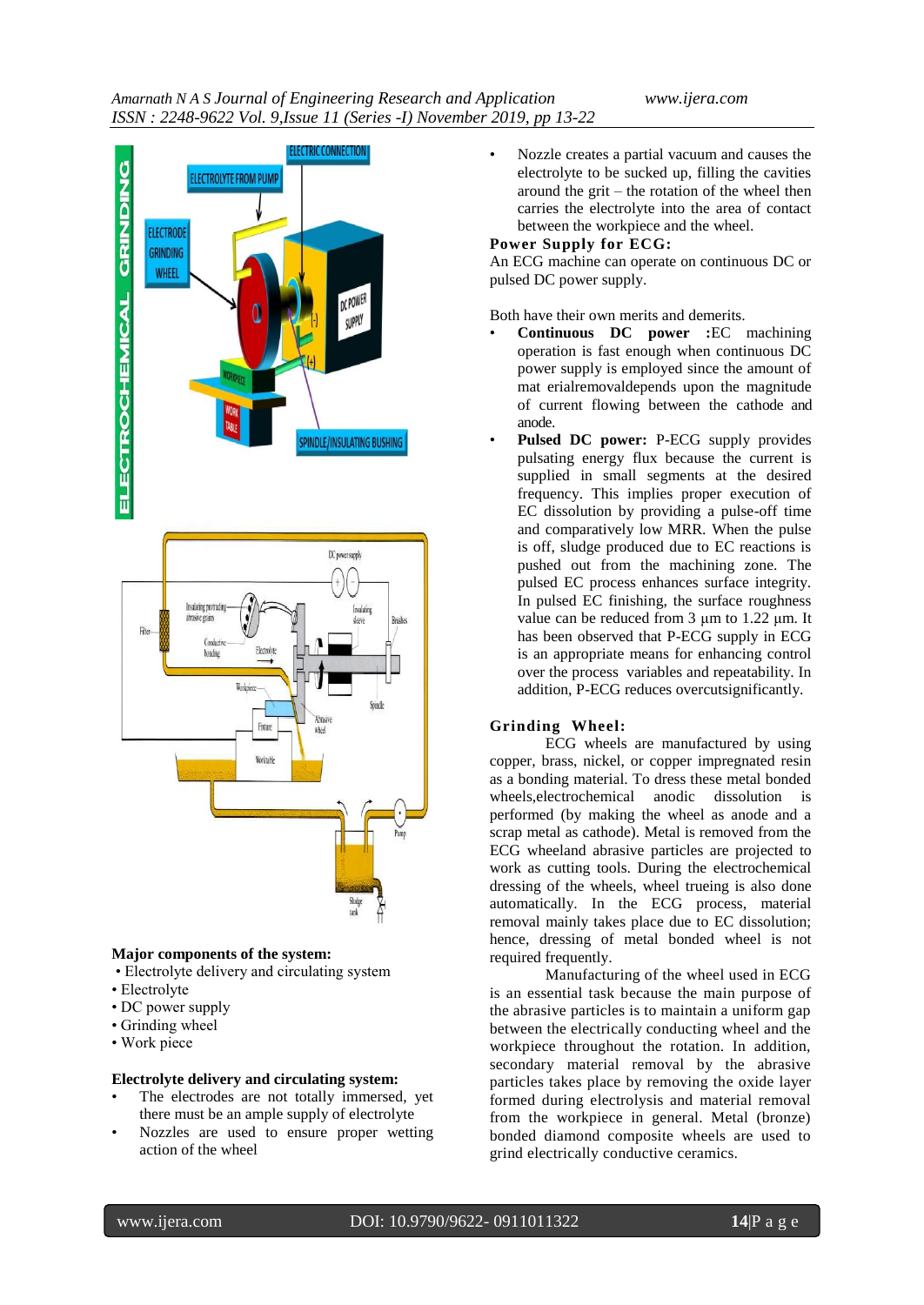The abrasive grains on the ECG wheel serve three major purposes:

- Act to wipe the oxide from the work piece, exposing new metal and allowing the process to continue.
- Spacer to keep the conductive media in the wheel from making direct contact with the work piece and generating a short circuit.
- The cavities between the grit are filled with electrolyte, and the grit acts as a carrier bringing the electrolyte to the work area between the workpiece and the wheel making the ECG process possible.



#### **Electrolytes:**

Sodium chloride is an efficient electrolyte for grinding ferrous, nickel and cobalt alloys. But in some specific cases, NaCl is not recommended since it ishighly aggressive towards anodic dissolution as well as corrosion. The problems of rust and tolerance control have more concern when NaCl is used as an electrolyte. NaNO<sub>3</sub> (Sodium

nitrate) is therefore employed to many alloys and tungsten carbide. Additives are added to  $\text{NaNO}_3$ 

such as rust inhibitor and chelating agent (which forms bond with single metal ion).

#### **Work piece material**

- 1. Almost any conducting material, irrespective of hardness, but best suited to hard materials (>400Hv) and the difficult-to-machine materials such as zirconium and beryllium.
- 2. Dissimilar combinations of materials can be ground as long as they are electrically conductive.
- 3. Due to the low machine forces (0.5–1 MPa) the material is stress free and with the minimum of distortion.
- 4. Unlike conventional grinding there is no work hardening of the surface of the material.
- 5. Poor operating conditions can lead to hydrogen pick-up in steels.

#### **Working of electrochemical grinding:**

The tool is replaced by electrically conductive grinding wheel. The grinding wheel is rotated as well as fed in the desired direction for facing or grinding operation. The feed of the wheel is constrained by the rate of material removal due to electro chemical reaction and due to mechanical abrasion to maintain a minimum inter-electrode gap so that short-circuiting can be avoided. When electro chemical anodic dissolution starts, an oxide layer is formed (while using a certain type of electrolyte) on the workpiece surface, which works as an insulator. This oxide layer is removed by forcing the electrolyte between the tool and workpiece with a high velocity.

The machining area is categorised into three zones (zone I, zone II and zone III). In zone I, material removal takes place due to pure EC anodic dissolution. The inter electrode gap keeps on varying along the electrolyte flow direction. Rotation of the wheel enhances the circulation and drawing of the electrolyte through the narrow machining gap. As electro chemical reactions in zone I occur, reaction products such as gases, precipitates, oxide layer, etc., mix in the electrolyte and change its conductivity. In fact, the presence of sludge, which is normally electrically conductive and temperature gradient, to some extent, increases the conductivity of the electrolyte. But the presence of gases generated and contaminated precipitates decrease the conductivity, which generally lead to the decreased value of net conductivity of the electrolyte.

The rotational speed of the ECG wheel and electrolyte jet velocity force this electrolyte into zone II. The electrolyte conductivity reduces in zone IIand the inter electrode gap(IEG) becomes smaller than in zone I. Further, if the IEG is smaller than the protrusion height of the abrasive particles, then removal of a smallamount of the workpiece material by erosion takes place. As a result of the reduction in the IEG, the volume of gases in the gap is reduced due to compression; hence, material removal rate (MRR) due to anodic dissolution isincreased. The abrasive particles of the grinding wheel remove the nonreactive (oxide) layer if generated due to EC reactions. Most of the metal oxides formed during EC reactions are insoluble in water and electrically non-conductive. The formation of this layer acts as an insulator and becomes an obstacle in anodic dissolution. Hence, removal of the oxide layer is an essential step in the ECG process. Thus, in zone II, material removaltakes place due to mechanical action in the form of removal of the passivation layer and workpiece material in the form of micro/nano-chips or in the form of metal ions that react in the electrolyte and form reaction products. However, at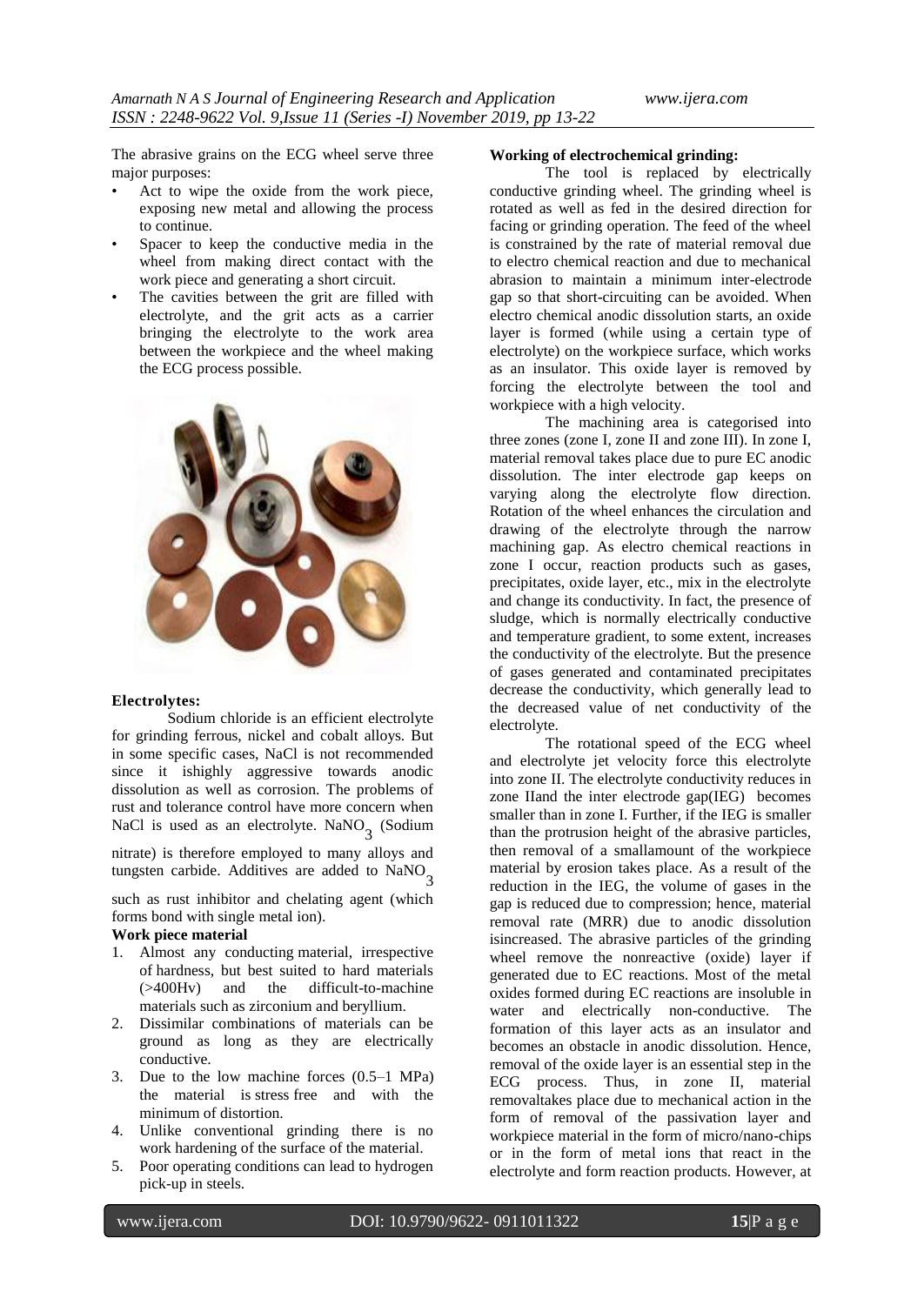the same time, material removal takes place due to EC anodic dissolution also.

In zone III, metal removal takes place solely through EC dissolution becausethe abrasive particles are disengaged from the work surface. Electrolyte pres-sure is released in this zone; hence, bubble formation reduces the electrolyteconductivity. As a result, EC anodic dissolution rate decreases. However,the current density at the discontinuity is much higher than at other points; hence, the scratches and burrs produced in zone II dissolve.In ECG, metal removal depends on the gap between the wheel and work-piece. The gap between the two electrodes influences the amount of electrolyte and current carrying capacity. When grinding force is low, metal removal is due to EC dissolution only. In general, aqueous solution of saltsor bases is used as an electrolyte in ECG. EC dissolution in the presence of such electrolytes results a passive layer on the anode surface. This layerincreases resistance to the low of current between the wheel and workpiece;hence, material removal due to EC reactions decreases. As the wheel is fedtowards the workpiece, the gap becomes smaller, which leads to an increasein grinding force. As grinding force is higher, abrasives remove the passivelayer by erosion process from the workpiece; hence, it allows the EC processes to take place on the fresh workpiece surface. The existenceof these two material removal processes increases net material removalby a significant amount

However, material removed by EC dissolution varies on increasing the grinding force and attains an optimum value. Hence, the combined effect of both mechanisms results in the highest MRR.ECG can be performed in internal as well as external surfaces. It can be used for formed surface, flat surface, or the face of the cylindrical surface.



# **Working Principle**

#### **Variants of ECG**

The ECG operation can be performed in several ways to achieve the requiredmaterial removal from the workpiece. The wheel of an ECG machine can be replaced by a belt or some other type of tool on the basis of the desired applications. Some variants of ECG in practice are as follows:

#### **1. Belt-type ECG**

The process grinds/machines flat and cylindrical work pieces using an electrically conductive flexible belt laden with abrasive particles. The belt is tightened on a couple of pulleys placed at a certain distance. The assembly of the system is made in such a way that the work piece always remains in contact with the composite belt at a point where the pulley provides backing to the belt [9,10]. A schematic diagram of the belt type of ECG. The electrolyte is supplied in between the abrasive-particles-laden belt and the work piece throughout the machining zone with the help of centrifugal force. The process of belt-type ECG is well accepted in commercial applications because MRR is higher as compared to the conventional ECG In addition, the process provides uniform ground surface with good surface finish.

#### **2. EC cut-off grinding**

This machine works on the principle of ECG, which can cut offcomposite materials consisting of metals and non-metals. The process requires lesser cutting force than the conventional machining processes and results in a low surface roughness value due to the effect of EC dissolution.

#### **3. ECG boring**

This type of machining setup can enlarge microhole on difficult-to-machine materials of about 500 μm diameter depending upon the tool accuracy In ECG boring, a metal rod with spherical end coated with diamond abrasive particles is used as an ECG tool to enlarge a hole of  $D_0$  to  $(D_0 +$ 

ΔD) diameter.In this process, the material removal occurs in two zones, and insome cases, in three zones:Zone 1—Material is removed totally by EC dissolution. Due to EC reactions, a passivation layer is formed on the inner surface ofthe hole if a passive electrolyte (NaNO).

Zone 2—Metal is removed through mechanical erosion and EC dissolution both. Due to the feed given to the tool inside the hole, the gap between abrasive particles and wall of the hole decreases, non-reactive passivation layer (if formed), and workpiece material are removed by abrasion. Further, a small amount of thematerial is removed by EC anodic dissolution in the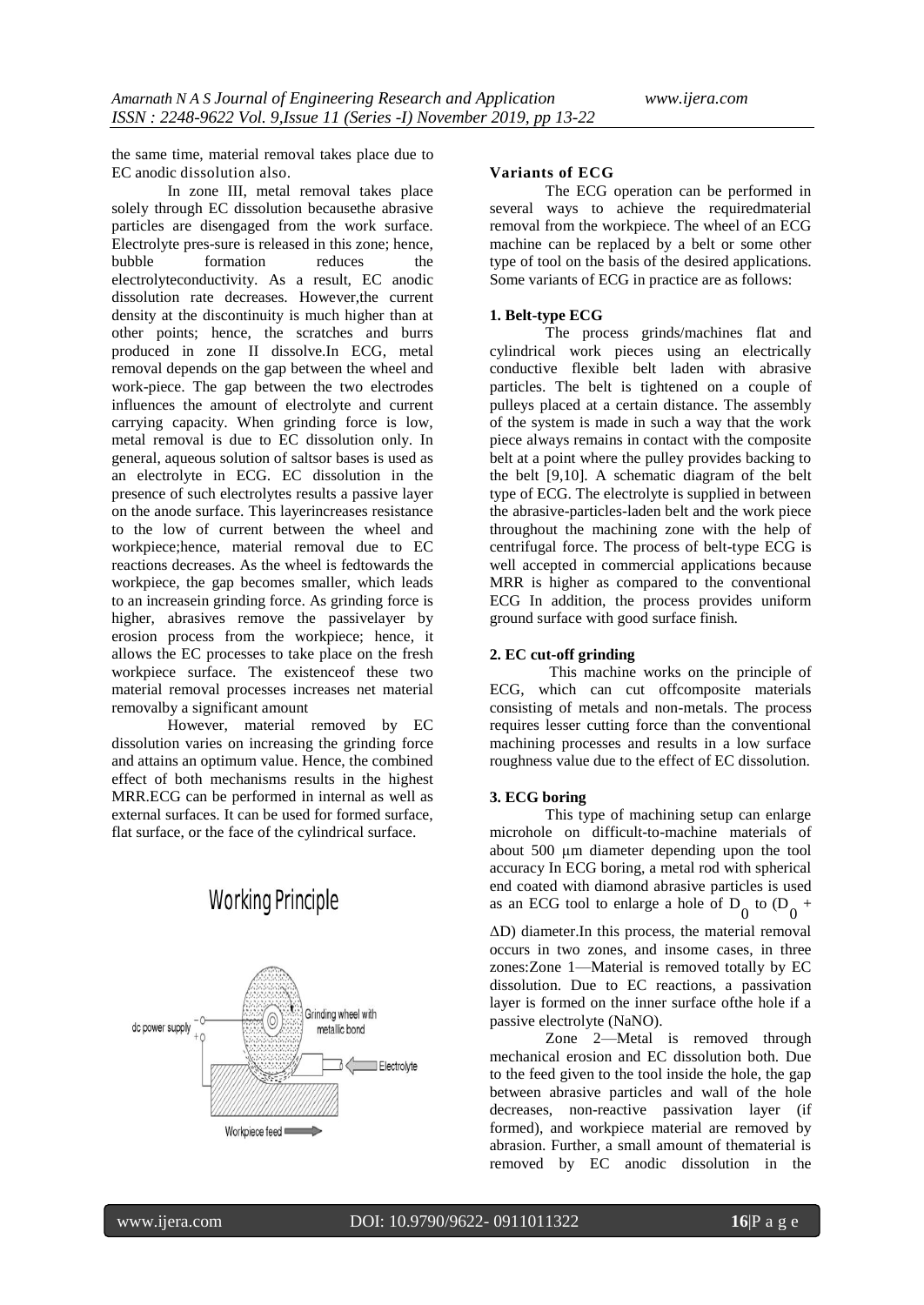micro/nanoelectrolytic cell formed between the ECGB tool bonding material and workpiece.

Zone 3—No material removal takes place since half of the surface area of the spherical end of the tool is insulated. This implies that there is no electric current flow between the workpiece and the tool in this zone. If the tool is not insulated, EC dissolution takes place and material removal starts in zone 3 also.

## **Process parameters of electro chemical grinding:**

- ECG exhibits MRRs that are up to 10 times faster than conventional grinding on materials harder than 60HRC; although MRRs are high, ECG cannot obtain the tolerances achieved by conventional grinding
- The removal rate for ECG is governed by the current density, just as in ECM: as with ECM, the higher the current density, the faster the removal rate and the better the resulting surface finish
- Feed rates vary with different parameters, depending on the grinding method: if the feed rate is running too slowly for the application, a large overcut will be produced that will result in poor surface finishes and tolerances and if the feed rate is too fast, the abrasive particles will be prematurely forced into the workpiece, resulting in excessive wheel wear

#### **Advantages of electro chemical grinding:**

- Conventional grinding process requires a postprocess for deburring the machined surface, but ECG provides a burr-free machinedsurface.
- ECG results in a stress-free ground surface; hence, small and delicateproducts can be ground effectively.
- Hard-to-grind materials ca n be comparatively easily ground throughthe ECG process, since MRR is independent of the hardness and temper of metals. ECG is moreover a "cold" process as the temperatureat the wheel–work piece interface does not rise beyond 100°C .
- In the grinding process, the required intense specific cutting energyleads to very high temperature rise. EC ground parts are without metallurgical damage (such as work hardening, structural change,micro-cracks, etc.) and without any change in mechanical properties(hardness) because comparatively very less heat is generated duringthe ECG process.
- The life of grinding wheel is higher as compared to conventionalgrinding wheel; hence, the cost of production is lower. Further, frequent wheel dressing is not required since wheel loading and glazing are rare in ECG

#### **Limitations of electro chemical grinding**

- A material that is electrochemically reactive can only be ground byECG.
- ECG performs effectively only when the workpiece is electricallyconductive.
- Generated overcut due to un-controlled ECM by the side face of thewheel limits the ECG process; hence, the accuracy is affected [25].
- Maintaining least IEG for ECG to happen requires very precise control during the feed.

#### **App lications of electrochemical grinding:**

The ECG process is suitable for grinding exotic alloys, carbides and otherhard-to-machine materials. ECG is generally employed in space and nuclearindustries for special purposes, such as grinding of heat- and stress-sensitivematerials, form grinding, face or peripheral grinding, etc. Metals suchas steels, Haste alloy, aluminium (Al), copper (Cu) and Inconel alloys can beeffectively machined by ECG. Machining of other materials such as nickel/titanium, cobalt alloys, Rene 41, rhenium, rhodium, stelllite, vitalium, zirco-nium and tungsten is also possible.

#### **CONCLUSION:**

Development of an ECH set-up is reported. ECH can be thought of as an interaction process of controlled electrolytic dissolution and selective mechanical abrading, the efficiency of which in correcting micro- and macrogeometrical errors depends highly on the proper coordination of these two actions. The nature of

oxide film both in terms of physical nature and electrical properties plays a vital role. The current intensity, electrolyte concentration, stick-out pressure and abrasive grit-size are the major players affecting the surface roughness improvement significantly. If a unique coordination of EC and mechanicalprocesses is achieved, ECH can provide an unmatched surface quality. ECH can be developed as a precision micro-finishing process for the critical components of tribological relevance.Development of an ECH set-up is reported. ECH can be thought of as an interaction process of controlled electrolytic dissolution and selective mechanical abrading, the efficiency of which in correcting micro- and macrogeometrical errors depends highly on the proper coordination of these two actions. The nature of oxide film both in terms of physical nature and electrical properties plays a vital role. The current intensity, electrolyte concentration, stickout pressure and abrasive grit-size are the major players affecting the surface roughness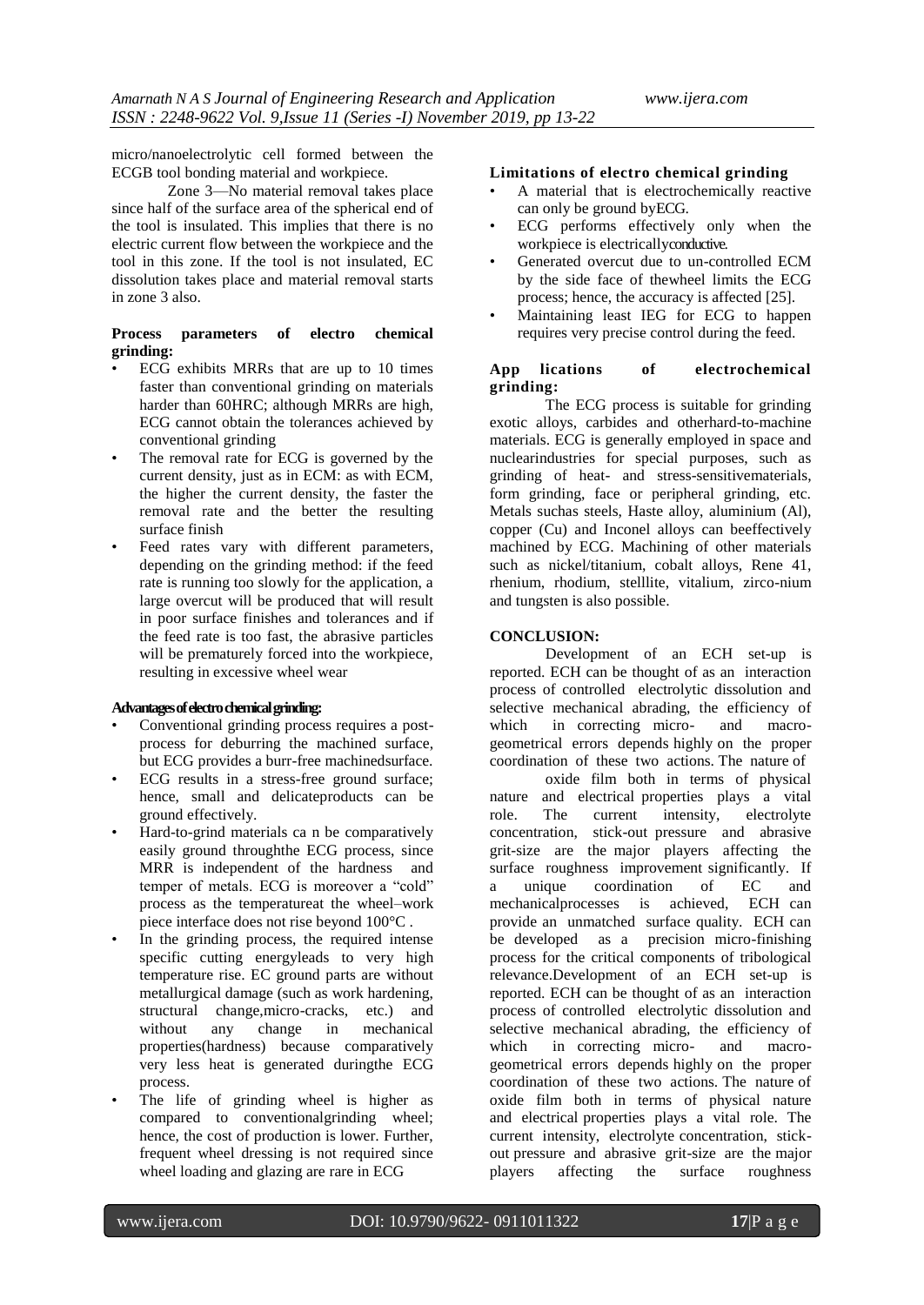improvement significantly. If a unique coordination of EC and mechanical processes is achieved, ECH can provide an unmatched surface quality. ECH can be developed as a precision micro-finishing process for the critical components of tribological relevance.Development of an ECH set-up is reported. ECH can be thought of as an interaction process of controlled electrolytic dissolution and selective mechanical abrading, the efficiency of which in correcting micro- and macro-geometrical errors depends highly on the proper coordination of these two actions. The nature of oxide film both in terms of physical nature and electrical properties plays a vital role. The current intensity, electrolyte concentration, stick-out pressure and abrasive grit-size are the major players affecting the surface roughnessimprovement significantly. If a unique coordination of EC and mechanical processes is achieved, ECH can provide an unmatched surface quality. ECH can be developed as a precision micro-finishing process for the critical components of tribological relevance.Development of an ECH set-up is reported. ECH can be thought of as an interaction process of controlled electrolytic dissolution and selective mechanical abrading, the efficiency of which in correcting micro- and macrogeometrical errors depends highly on the proper coordination of these two actions. The nature of oxide film both in terms of physical nature and electrical properties plays a vital role. The current intensity, electrolyte concentration, stickout pressure and abrasive grit-size are the major players affecting the surface roughness improvement significantly. If a unique coordination of EC and mechanical processes is achieved, ECH can provide an unmatched surface quality. ECH can be developed as a precision micro-finishing process for the critical components of tribological relevance.

The development of electro chemical grinding set up is reported. It can be observed that the material removal rate and machining efficiency could be improved a lot when a proper high electrode feed rate is applied. A proper high applied voltage and electrolyte temperature is conductive to improve the maximum electrode feed rate and material removal rate. From the experimental study of the process, it can be stated that ECG is an efficient process for producing a surface with nanometric level surface finish on various materials such as metals, glasses and ceramics. This technique needs fundamental analysis of expertise to produce the desired results. The accuracy of the process can be increased by integrating the advanced motion controlling

devices and intelligent processors with the experimental set up.

Regarding the working performance of the machine, it can be concluded that it works satisfactorily even under any extreme working condition. This procedure of development of such systems for obsolete conventional grinding machine would help industries. The theoretical results have been experimentally verified and found them within the closure range of acceptance for industrial exploitation. Some of the observations and results are highlighted as concluding remarks:

•The material removal rate increases with current density.

•MRR due to mechanical action is very low as compared to that of electrochemical action.

•The feed force is very less as compared to conventional grinding.

•The metal removal rate and surface finish obtained are within satisfactory range.

Regarding the working performance of the machine, it can be concluded that it workssatisfactorily even under any extreme working condition. This procedure of development ofsuch systems for obsolete conventional grinding machine would help industries. Thetheoretical results have been experimentally verified and found them within the closure rangeof acceptance for industries. Some of the observations and results are concluded below:

- The material removal rate increases with current density.
- MRR due to mechanical action is very low as compared to that of electrochemicalaction.
- The feed force is very less as compared to conventional grinding.
- The metal removal rate and surface finish obtained are within satisfactory range.

Regarding the working performance of the machine, it can be concluded that it works satisfactorily even under any extreme working condition. This procedure of development of such systems for obsolete conventional grinding machine would help industries. The theoretical results have been experimentally verified and found them within the closure range of acceptance for industrial exploitation. Some of the observations and results are highlighted as concluding remarks:

•The material removal rate increases with current density.

•MRR due to mechanical action is very low as compared to that of electrochemical action.

•The feed force is very less as compared to conventional grinding.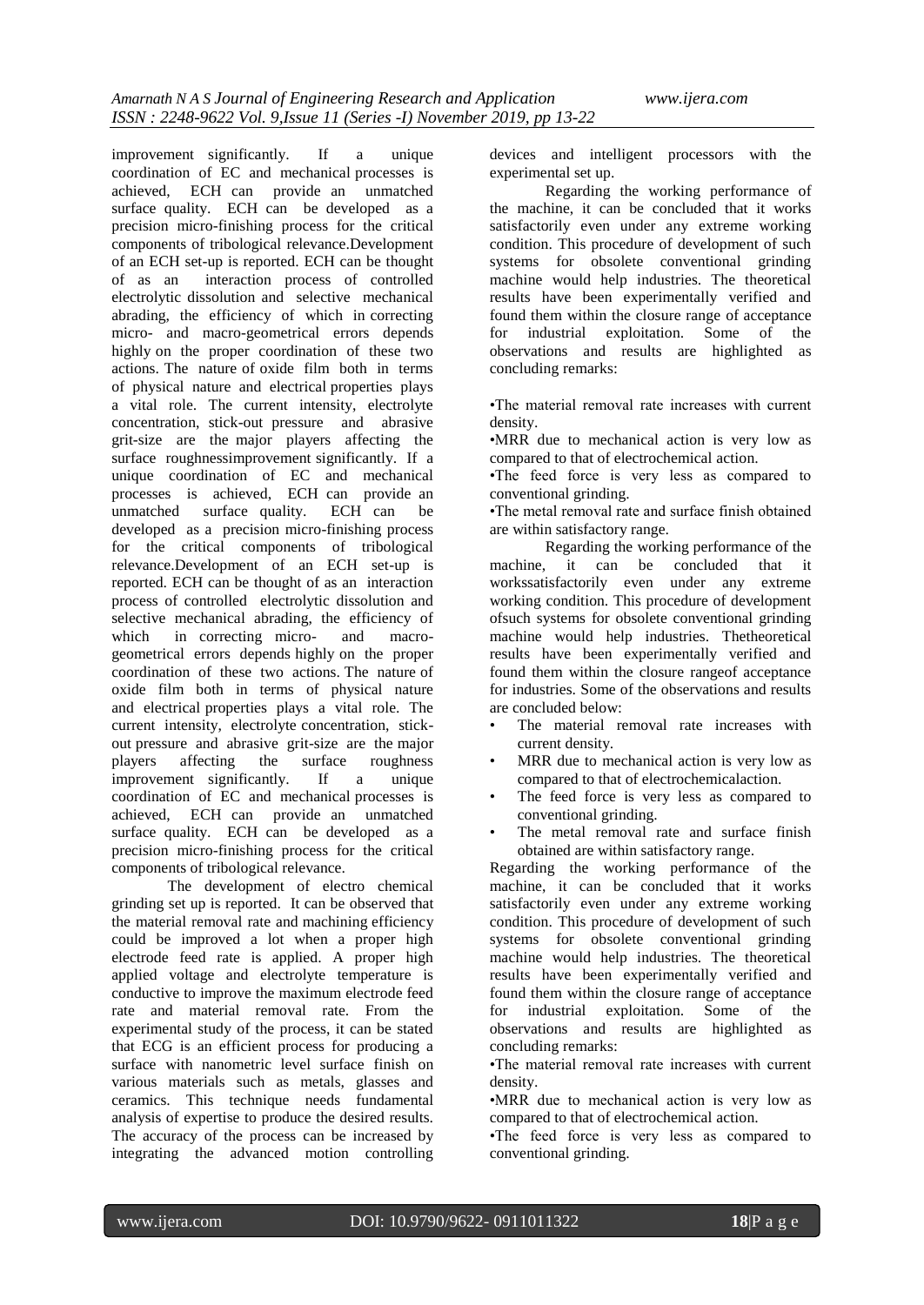•The metal removal rate and surface finish obtained are within satisfactory range.

Regarding the working performance of the machine, it can be concluded that it works satisfactorily even under any extreme working condition. This procedure of development of such systems for obsolete conventional grinding machine would help industries. The theoretical results have been experimentally verified and found them within the closure range of acceptance for industrial exploitation. Some of the observations and results are highlighted as concluding remarks:

•The material removal rate increases with current density.

•MRR due to mechanical action is very low as compared to that of electrochemical action.

•The feed force is very less as compared to conventional grinding.

•The metal removal rate and surface finish obtained are within satisfactory range.

Regarding the working performance of the machine, it can be concluded that it works satisfactorily even under any extreme working condition. This procedure of development of such systems for obsolete conventional grinding machine would help industries. The theoretical results have been experimentally verified and found them within the closure range of acceptance for industrial exploitation. Some of the observations and results are highlighted as concluding remarks:

•The material removal rate increases with current density.

•MRR due to mechanical action is very low as compared to that of electrochemical action.

•The feed force is very less as compared to conventional grinding.

•The metal removal rate and surface finish obtained are within satisfactory range.

#### **INTRODUCTION TO ELECTROCHEMICAL HONING PROCESS**:

Honing is an abrasive machining process that produces a precision surface on a metal work piece by scrubbing an abrasive stone against it along a controlled path.Honing is primarily used to improve the geometric form of a surface , but may also improve the surface texture.Hone tool has a combined motion of rotation and translation.

ElectroChemical Honing is a hybrid process of electrochemical machining (ECM) and mechanical honing. It combines the fast material removal capabilities of ElectroChemical Machining and controlled functional surface generating capabilities of mechanical honing in a single operation. ElectroChemical Honing is a precision process capable of producing a very good surface quality having a cross-hatch lay pattern required for many purpose like lubricating oil retention. It makes ElectroChemical Honing an ideal choice for finishing, improving the surface integrity, and increasing the service life of the critical components such as internal cylinders, transmission gears, carbide bushings and sleeves, rollers, petrochemical reactors, gun barrels most of which are made of very hard and/or tough, wear-resistant materials generally susceptible to heat distortions. Consequently, ElectroChemical Honing are used in the automobile, avionics, petrochemical, power generation, and fluid power industries. .



**Different Types Of Honing Tools** 



#### **HONING STONE:**

Honing uses a special tool, called a honing stone or a hone , to achieve a precision surface. The hone is composed of abrasive grains that are bound together with an adhesive. Generally, honing grains are irregularly shaped and about 10 to 50 micrometers in diameter (300 to 1,500 mesh grit). Smaller grain sizes produce a smoother surface on the work piece.

A honing stone is similar to a grinding wheel in many ways, but honing stones are usually more friable so that they conform to the shape of the work piece as they wear in. To counteract their friability, honing stones may be treated with wax or sulfur to improve life; wax is usually preferred for environmental reasons.

Any abrasive material may be used to create a honing stone, but the most commonly used are corundum , silicon carbide or diamond . The choice of abrasive material is usually driven by the characteristics of the work piece material. In most cases, corundum or silicon carbide are acceptable, but extremely hard work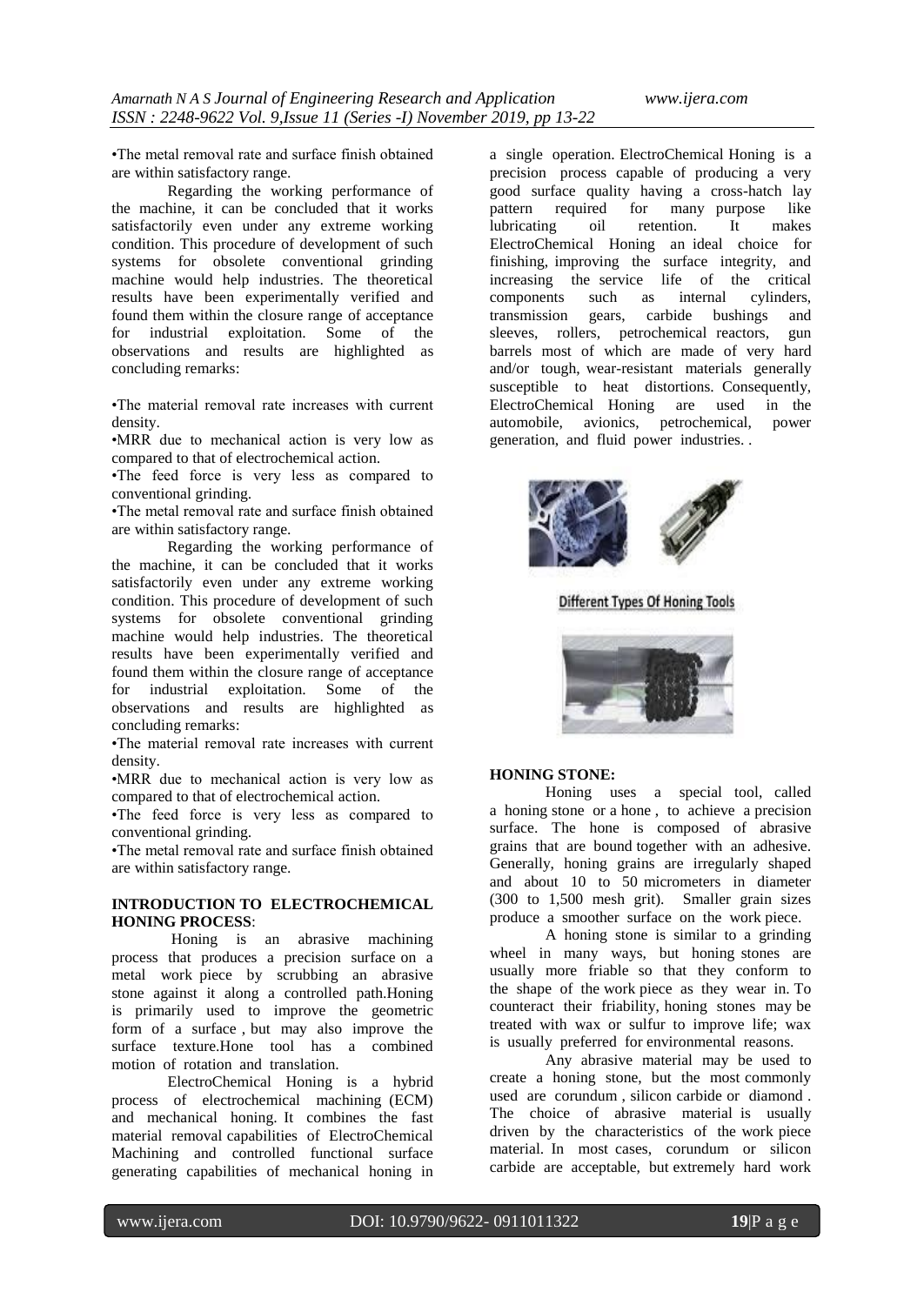piece materials must be honed using super abrasives.

The hone is usually turned in the bore while being moved in and out. Special cutting fluids are used to give a smooth cutting action and to remove the material that has been abraded. Machines can be portable, simple manual machines, or fully with gauging depending on the application.

#### **ELECTROCHEMICAL HONING:**

It is a process in which it combines the high removal characteristics of Electrochemical Dissolution and mechanical abrasion of conventional honing.It has much higher rates than either of honing and internal cylindrical grinding.Cathodic tool is similar to the conventional honing tool, with several rows of small holes so that electrolyte could enter directly into electrode gap.Electrolyte provides electron through the ionization process which acts as coolant and flushes away the chips that are formed off by mechanical abrasion and metal sludge that results from electrochemical dissolution action.

**ELECTROCHEMICAL HONING TOOL CONSTRUCTION:**



Tool consists of a hollow stainless steel body that has expandable, non conductive honing stones protuding from at least three locations around the circumferance .The honing stones are identical with those used in conventional honing operations, except that they must resist the corrosiveness of the electrolyte.The honing stones are mounted on the tool body with a spring-loaded mechanism so that each of the stones exerts equal pressure against the work piece.The length of the stones is selected to be approximately one-half the length of the bore being processed.

## **ELECTROCHEMICAL HONING PROCESS:**

Tool is inserted inside the worked hole or a cylinder. Mechanical abrasion takes place first by the stone or hones.Oxides formed due to working from previous process will be removed by it and clean surface will be achieved. Now the clean surface will be in contact with electrolyte and then Electrochemical dissolution will remove the desired material.Same procedure is continued till the required cut is made.To control surface roughness Mechanical Abrasion is allowed to continue for a few seconds after the current has been turned off.

Majority of the material is removed by the ECD phase. Abrading stones remove enough material to generate a round, straight, geometrically true cylinder.Mechanical abrasion just removes the surface oxides that are formed on the work surface due to ECD. Removal of oxides enhances the performance of ECD as it could directly remove the required material and fresh surface is obtained for each ECD phase.

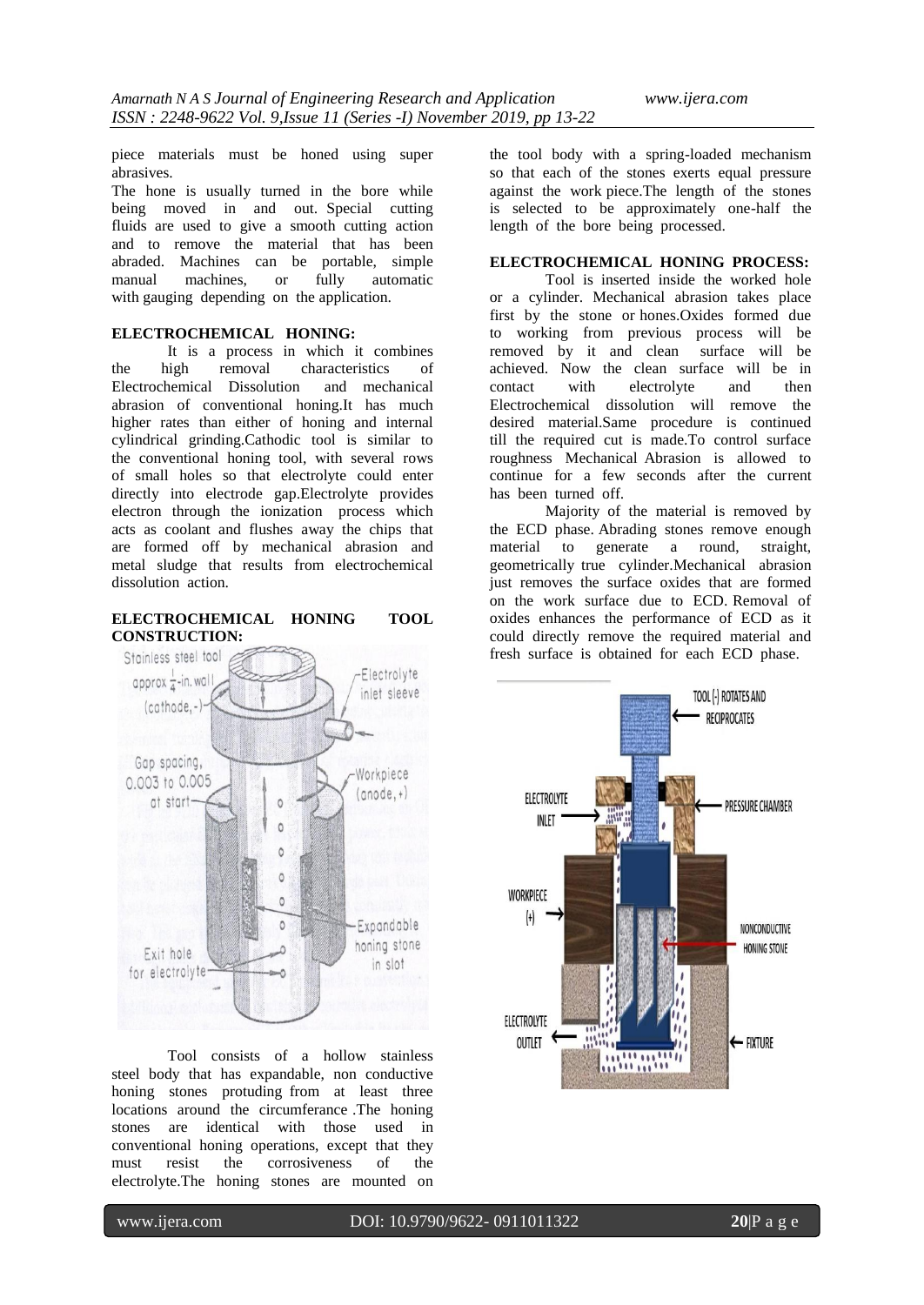

## **Electrochemical Honing Process**

## **ELECTROCHEMICAL HONING WORKING:**

In the ECH , electrolytes like sodium chloride, sodium nitrites are used.At the beginning of the ECH cycle, the stones protude only 0.075-0.127mm from the stainless steel body, establishing the gap through which the electrolyte flows. Here the abrasive tool is inserted into the work piece.The electrolyte enters the tool body via a sliding inlet sleeve from which it exits into the tool-work piece gap through small holes in the tool body.After passing through the gap, the electrolyte flows from the work piece through the gap at the top and bottom of the bore.

The work piece acts as an anode and abrasive tool acts as cathode. As the metal part of the tool apart from stones is conductive, it reacts with the electrolyte.The mechanical action of the tool is the same as with conventional honing, the tool is rotated and reciprocated so that stones abrade the entire length of the bore.Electrolytes used in ECH are essentially the same as those used in ECM, although the control of pH, composition and sludge is less critical because the abrasive action of the stones tends to correct any resulting surface irregularities.As in the ECM, the electrolytes are recirculated and reused after passing through appropriate filtration, and the most commonly used electrolyte are sodium chloride and sodium nitrate.The abrasive stones gives the final and neat finishing.

#### **ELECTROCHEMICAL HONINGPROCESS CHARACTERISTICS:**

Abrasive stones are used to maintain the gap size of 0.075 to 0.25mm.Surface finish ranges from : 0.2 to 0.8 micrometer.Electrolyte temperature is nearly maintained at 38-40 degrees Celsius.Pressure of 1000kPa.Flow Rate: 95 L/min.DC Current is Used.Voltage gap of 6 to 30V is kept accordingly.Current Density of 465 A/cm<sup>2</sup>Cross-Hatched Cut surface is obtained after machining which is most desired after any load bearing surface.Tolerance can be achieved is as low as +/-0.003mm.Material removal rate is 3 to 5 times faster than conventional honing and 4 times faster than that of internal cylindrical grinding.

#### **ELECTROCHEMICALHONINGCONFIGUR ATIONS:**

Track or Raceway honing.Spherical honing.Taper and straight honing.Flat honing.Bore honing.

#### **ELECTROCHEMICALHONINGAPPLICATI ONS:**

Cylinders for internal combustion engines, air bearing spindles and gears.There are many types of hones but all consists of one or more abrasives stones that are held under pressure against the surface they are working on.In terms of sharpening knives, a honing steel does not actually hone knives, but simply realigns the metal along the edge.ECH is widely used in the petrochemical and power generation industries.It is also used in correcting the gear teeth errors.The ECH is used for processing different materials like carbide, titanium alloys, Inconel, Incoloy , Titanium alloys etc,It is also used in increasing the lifespan of the roller , sleeves , dies, gears , internal cylinder.Can duplicate over a number of components.Example: 19mm diameter bore of a carburized pinion gear made of 8620 steel and hardened to HRC 60-62 was hone by ECH; 0.05mm of material was removed from the bore in 4sec with an accuracy of  $+/-$ 0.002mm; conventional honing required 18sec/part and consumed 300 percent more abrasive.

## **ELECTROCHEMICAL HONINGADVANTAGES:**

Low tolerance.Good surface finish is achieved.Small correction on work pieces is possible.Shaping and surface finish is done in one process.That means no need to spend your time separately for surface finish and shaping.Light hone pressure is used in the process, heat distortion is avoided.Due to Electrochemical Dissolution